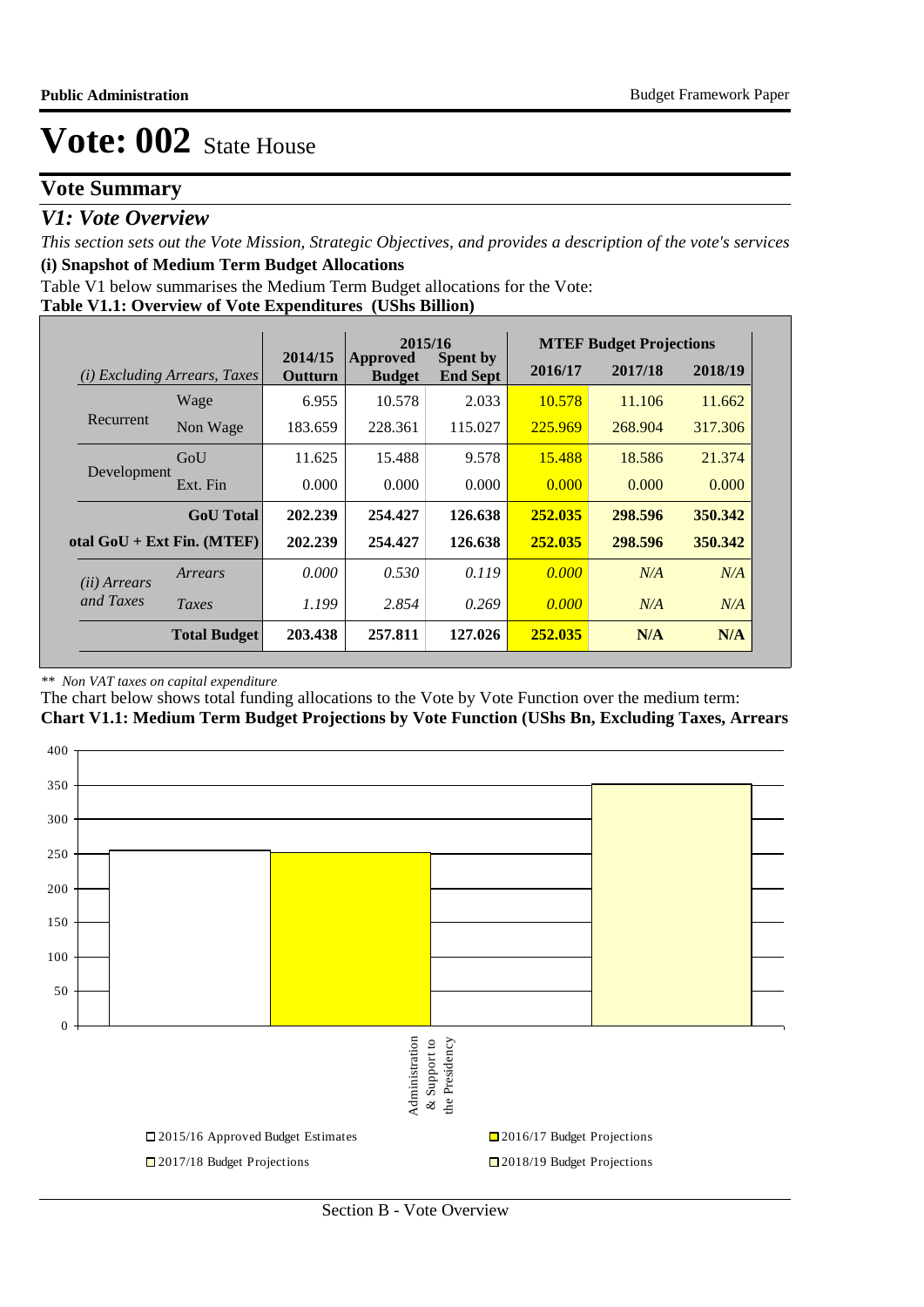## **Vote Summary**

## **(ii) Vote Mission Statement**

The Vote's Mission Statement is:

*To provide, at all times, support to The Presidency, in order to facilitate effective and efficient performance of its constitutional and administrative responsibilities, and to cater for the welfare and security of H.E. The President, The Vice President and their immediate families.*

### **(iii) Vote Outputs which Contribute to Priority Sector Outcomes**

The table below sets out the vote functions and outputs delivered by the vote which the sector considers as contributing most to priority sector outcomes.

| <b>Sector Outcome 1:</b>                                        | <b>Sector Outcome 2:</b>                                             | <b>Sector Outcome 3:</b>                                   |  |  |  |  |
|-----------------------------------------------------------------|----------------------------------------------------------------------|------------------------------------------------------------|--|--|--|--|
| <b>Free and Fair Elections</b>                                  | <b>Improved Regional and International</b><br>relations              | <b>Strengthened Policy Management across</b><br>government |  |  |  |  |
| Vote Function: 16 11 Administration & Support to the Presidency |                                                                      |                                                            |  |  |  |  |
| <b>Outputs Contributing to Outcome 1:</b>                       | <b>Outputs Contributing to Outcome 2:</b>                            | <b>Outputs Contributing to Outcome 3:</b>                  |  |  |  |  |
| None                                                            | <b>Outputs Provided</b>                                              | None                                                       |  |  |  |  |
|                                                                 | 161104 Regional integration $\&$<br>international relations promoted |                                                            |  |  |  |  |
|                                                                 | 161105 Trade, tourism & investment<br>promoted                       |                                                            |  |  |  |  |

#### **Table V1.2: Sector Outcomes, Vote Functions and Key Outputs**

# *V2: Past Vote Performance and Medium Term Plans*

*This section describes past and future vote performance, in terms of key vote outputs and plans to address sector policy implementation issues.* 

## **(i) Past and Future Planned Vote Outputs**

#### *2014/15 Performance*

State House provided the logistical, financial and human resource needed to facilitate the operations, welfare and security of the Presidency; Maintained Entebbe State House and other upcountry state lodges; procured various security and transport equipment and facilitated staff to perform their duties.

The Presidency provided over all leadership of the state and ensured that all sectors of government were performing in line with the constitution and NRM manifesto for better service delivery.

The Presidency mobilized masses and leaders across the country towards wealth creation for socioeconomic transformation, peace and development. Rallies were held mobilizing the population towards poverty reduction. The Presidency emphasized the need for Ugandans to engage in commercialized agriculture in order to increase household incomes. State House poverty eradication initiatives under the Poverty Alleviation Project continued to support model villages of Sanyonja, Kyanamukaaka, Kikyusa, Nakyesanja, Naluvule, Kisimba, Mwanyanjiri, Karera, Mbulamuti, Kasokwe, Rwamujoojo, Rwendondo, Petta and Lwabenge by providing agricultural inputs, animals, crops and training toward promotion of household incomes. Resultantly, a number of households were enabled to start up income generating enterprises.

The Presidency also boosted regional integration and international relations; visited 37 foreign countries, hosted 13 Heads of State and attended 28 international meetings and received credentials from foreign envoys. Key among the achievements that arose out of these engagements was the signing of a cooperation Agreement between the Governments of Uganda and North Korea and the signing of the re-unification agreement between the leaders of the South Sudanese political Party, SPLM. The President also attended a meeting in which he called for the reform of the United Nations Charter to enable genuine and closer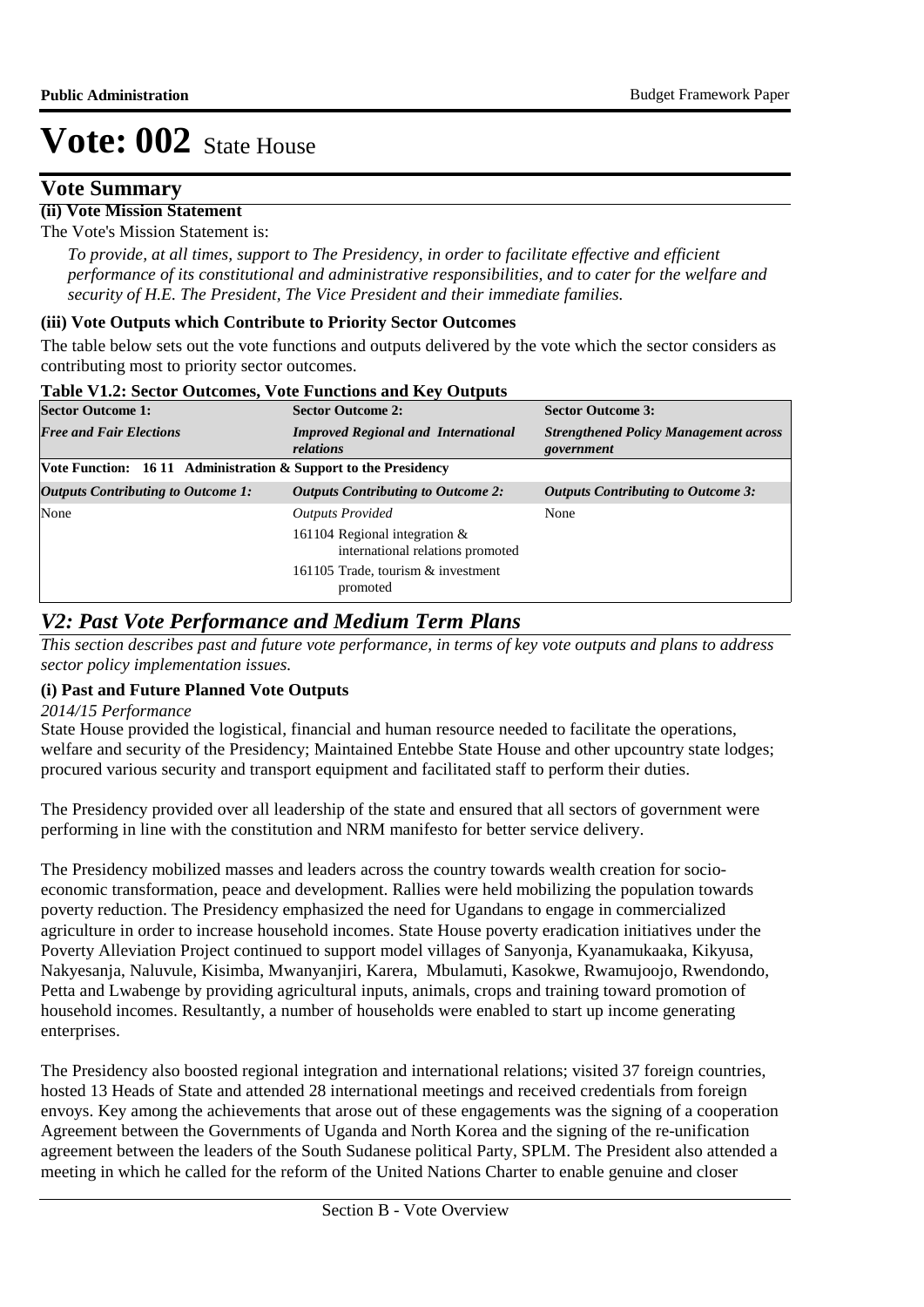# **Vote Summary**

cooperation with regional organizations in the maintenance of peace and security around the world so that the world body turns into "a modern and a more relevant organization that serves all members based on sovereign equality as embedded in its Charter."

The Presidency promoted trade, tourism and investment; attended 8 international trade meetings; mobilized both local and foreign investors; commissioned 38 new investments among which among which are the Uganda Police Garments factory, Kyamuhunga Tea factory in Bushenyi, an Irish Potato Processing Plant in Kisoro, Nile International Hospital, Galaxy International School and the Soroti Fruit factory; The Presidency also signed a Multi-billion dollar cooperation deal between the Governments of Uganda and China which among others would see an upgrade of Entebbe International Airport and construction of an Industrial Skills Training and Production Centre.

The Presidency participated in community outreach programmes by attending 158 community functions; supporting the needy through donations and payment of school fees for State House sponsored students. The Health Monitoring Unit monitored 66 hospitals and 231 health centres; The monitoring efforts of the Health Monitoring Unit have resulted in a significant reduction in the stock-out complaints reports from 502 reports in June 2014 to 271 reports in February 2015; and the Roads Monitoring Unit inspected and monitored roads under construction across the country.

## *Preliminary 2015/16 Performance*

State House provided the logistical, financial and human resource needed to facilitate the operations, welfare and security of the Presidency; facilitated all scheduled programs; maintained Entebbe State House, Nakasero State Lodge and other up country state lodges; procured 34 support vehicles, press and security equipment; and commenced construction works in Kapchorwa and Kyakwanzi state lodges.

The Presidency provided over all leadership of the state and ensured that all sectors of government were performing in line with the constitution for better service delivery.

The Presidency mobilized masses and leaders countrywide towards poverty reduction and socio-economic transformation through wealth creation programmes, hosted various delegations from across the country to discuss peace and development.

The Presidency strenthened international and diplomatic relations through foreign country visits, attending international meetings, hosting other Heads of State and receiving credentials from foreign envoys. The Presidency promoted regional integration and participated in regional peace initiatives notable among which are the Sudan and Burundi Peace talks. One of the key achievements was the President being appointed by the 3rd Extra-ordinary Summit of the Heads of State of the East African community to lead and facilitate dialogue at the highest level in a bid to find a lasting solution to the current political situation in Burundi.

The Presidency promoted trade, tourism and investment by mobilizing both local and foreign investors; commissioned new investments and registered a number of achievements including signing a declaration to protect the Elephant in the National Parks in Uganda. The result of this endorsement of the declaration is that a major global media business player known as ESI Media, will offer Uganda significant free coverage on all of its media platforms worth US\$1.4 million to promote the country's tourism, investment opportunities and marketing to ESI Media readers. 02 business ventures were also commissioned including a grain processing plant in Masindi and Sauti FM in Kayunga.

Participated in community outreach programmes by attending community functions; supported the needy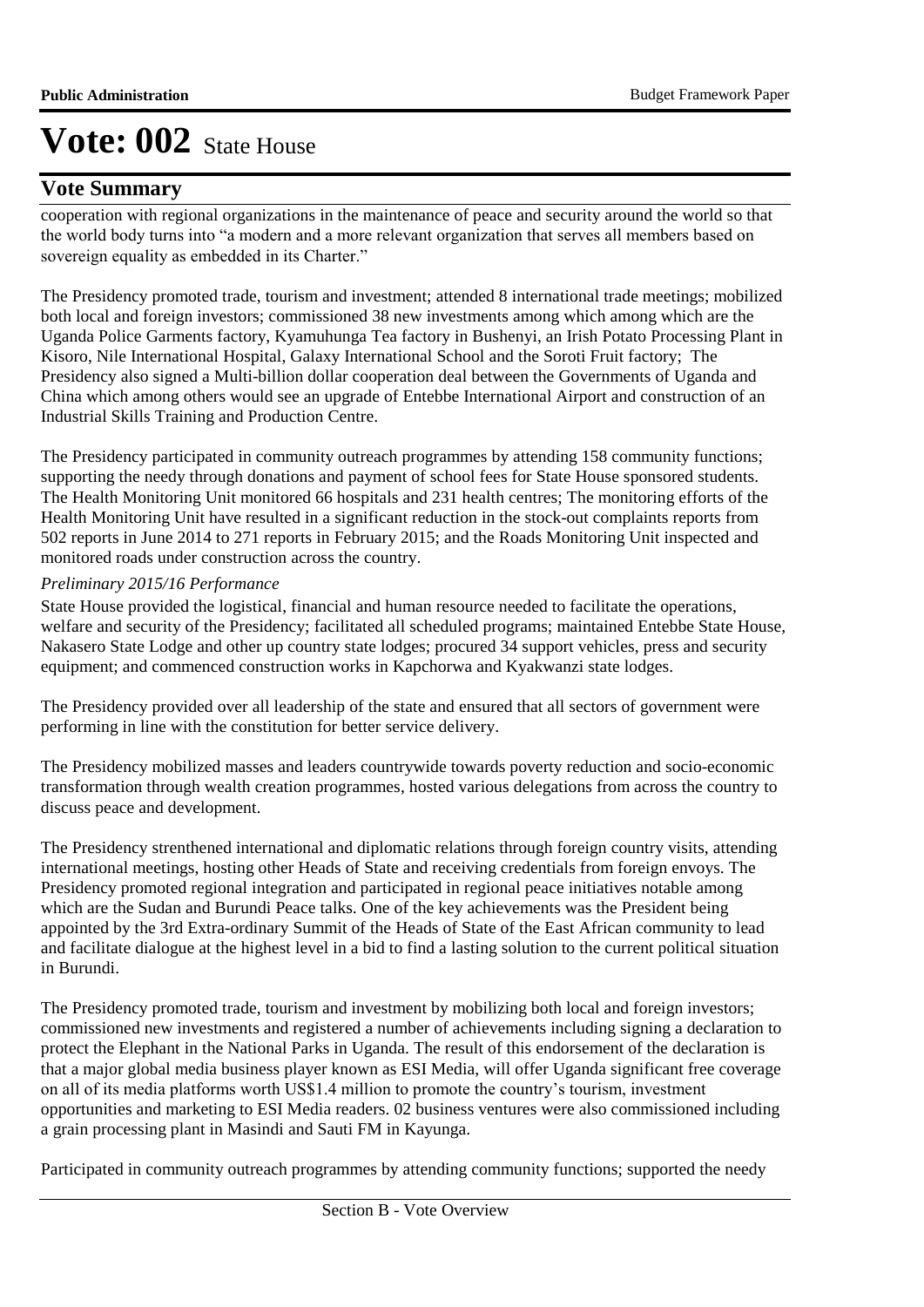# **Vote Summary**

through donations and paid school fees for State House sponsored students; continued the establisshment of model villages where households were trained and provided with improved agricultural inputs geared towards improved household incomes.

Under the Presidential initiatitves, the Health Monitoring Unit monitored health service delivery levels in six districts while the Roads Monitoring Unit inspected and monitored various roads.

## **Table V2.1: Past and 2016/17 Key Vote Outputs\***

| Vote, Vote Function<br><b>Key Output</b>                       | <b>Approved Budget and</b><br><b>Planned outputs</b>    | 2015/16 | <b>Spending and Outputs</b><br><b>Achieved by End Sept</b> |                                                                              | 2016/17<br><b>Proposed Budget and</b><br><b>Planned Outputs</b> |                               |
|----------------------------------------------------------------|---------------------------------------------------------|---------|------------------------------------------------------------|------------------------------------------------------------------------------|-----------------------------------------------------------------|-------------------------------|
| Vote: 002 State House                                          |                                                         |         |                                                            |                                                                              |                                                                 |                               |
| Vote Function: 1611 Administration & Support to the Presidency |                                                         |         |                                                            |                                                                              |                                                                 |                               |
| <b>Output: 161104</b>                                          | Regional integration & international relations promoted |         |                                                            |                                                                              |                                                                 |                               |
| <b>Description of Outputs:</b>                                 | 24 Countries visited                                    |         | 8 countries were visited:                                  |                                                                              | 24 Countries visited                                            |                               |
|                                                                | 15 Heads of State hosted                                |         |                                                            | 3 Heads of State were hosted;                                                | 15 Heads of State hosted                                        |                               |
|                                                                | 20 regional and International<br>meetings attended      |         |                                                            | 8 Regional and International<br>meetings were attended.<br>meetings attended |                                                                 | 20 regional and International |
| Performance Indicators:                                        |                                                         |         |                                                            |                                                                              |                                                                 |                               |
| Number of regional and<br>international meetings<br>attended   | 20                                                      |         | 8                                                          |                                                                              | 20                                                              |                               |
| Number of Heads of State<br>hosted                             | 15                                                      |         | 3                                                          |                                                                              | 15                                                              |                               |
| Number of countries visited                                    | 24                                                      |         | 8                                                          |                                                                              | 24                                                              |                               |
| Output Cost: UShs Bn:                                          |                                                         | 11.343  | $UShs Bn$ :                                                | 9.216                                                                        | <b>UShs Bn:</b>                                                 | 16.343                        |
| <b>Output: 161105</b>                                          | Trade, tourism & investment promoted                    |         |                                                            |                                                                              |                                                                 |                               |
| <b>Description of Outputs:</b>                                 | 8 International Trade Meetings<br>attended              |         | attended:                                                  | 02 International meeting was                                                 | <b>8 International Trade Meetings</b><br>attended               |                               |
|                                                                | New investments                                         |         | 2 new investments were                                     |                                                                              | <b>New investments</b>                                          |                               |
|                                                                | Commissioned                                            |         | grain processing plant);                                   | commissioned (Sauti FM and a                                                 | Commissioned                                                    |                               |
|                                                                | Investors mobilised.                                    |         |                                                            |                                                                              | <b>Investors mobilised.</b>                                     |                               |
|                                                                |                                                         |         | Investors were mobilised.                                  |                                                                              |                                                                 |                               |
| Performance Indicators:                                        |                                                         |         |                                                            |                                                                              |                                                                 |                               |
| Number of International<br>Trade meetings attended             | 8                                                       |         | 2                                                          |                                                                              | $\overline{8}$                                                  |                               |
| Output Cost: UShs Bn:                                          |                                                         | 6.359   | $UShs Bn$ :                                                | 5.259                                                                        | <b>UShs Bn:</b>                                                 | 6.359                         |
| <b>Vote Function Cost</b>                                      | <b>UShs Bn:</b>                                         |         | 257.811 UShs Bn:                                           |                                                                              | 126.638 UShs Bn:                                                | 252.035                       |
| <b>Cost of Vote Services:</b>                                  | $UShs Bn$ :                                             |         | 254.427 UShs Bn:                                           |                                                                              | $126.638$ UShs Bn:                                              | 252.035                       |

*\* Excluding Taxes and Arrears*

## *2016/17 Planned Outputs*

1) Adequate financial, human and logistical resources acquired and availed to facilitate operations of the Presidency;

2)95% level of logistical support, welfare and security of the Presidency and their immediate families provided;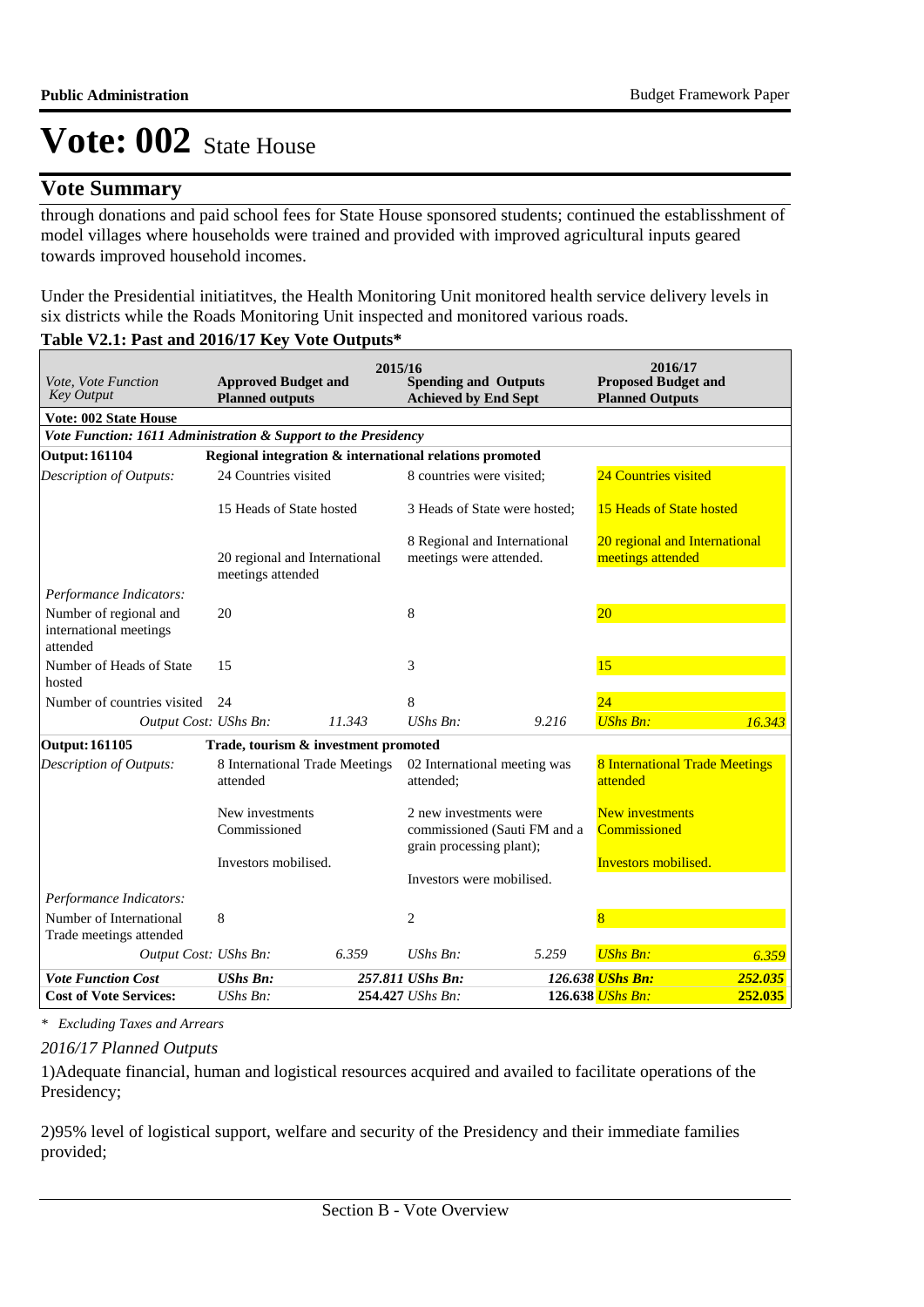# **Vote Summary**

3) Masses mobilized for peace, transformation and prosperity in all the four regions of the country;

4) International relations and regional integration promoted through foreign country visits, hosting Heads of State, attending international meetings and receiving credentials from foreign envoys.

5) Trade and investment promoted through mobilization of both local and international investors.

6) Community outreach programmes and welfare activities promoted through attendance of community functions, supporting the needy and payment school fees for students.

7) Health Centres in various districts monitored and a number of roads under construction inspected and monitored.

8) Support vehicles, security equipment, press equipment, office equipment and furniture procured.

9) Renovation of both residential and non residential buildings carried out.

## **Table V2.2: Past and Medium Term Key Vote Output Indicators\***

|                                                                 | 2015/16                   |                         |                                       | <b>MTEF Projections</b> |         |         |
|-----------------------------------------------------------------|---------------------------|-------------------------|---------------------------------------|-------------------------|---------|---------|
| <i>Vote Function Key Output</i><br><b>Indicators and Costs:</b> | 2014/15<br><b>Outturn</b> | Approved<br><b>Plan</b> | <b>Outturn by</b><br><b>End Sept.</b> | 2016/17                 | 2017/18 | 2018/19 |
| <b>Vote: 002 State House</b>                                    |                           |                         |                                       |                         |         |         |
| Vote Function:1611 Administration & Support to the Presidency   |                           |                         |                                       |                         |         |         |
| Number of countries visited                                     |                           | 24                      | 8                                     | 24                      | 24      |         |
| Number of Heads of State hosted                                 |                           | 15                      | 3                                     | 15                      | 15      |         |
| Number of regional and international                            |                           | 20                      | 8                                     | <b>20</b>               | 20      |         |
| meetings attended                                               |                           |                         |                                       |                         |         |         |
| Number of International Trade                                   |                           | 8                       |                                       |                         | 8       |         |
| meetings attended                                               |                           |                         |                                       |                         |         |         |
| <b>Vote Function Cost (UShs bn)</b>                             | 203.438                   | 254.427                 | 126.638                               | 252.035                 |         | 350.342 |
| Cost of Vote Services (UShs Bn)                                 | 203.438                   | 254.427                 | 126.638                               | 252.035                 |         | 350.342 |

*Medium Term Plans*

Over the medium term, State House will continue to provide the necessary logistical support for the welfare, security and effective performance of the Presidency. The Presidency will continue to provide overall leadership of the State in line with the constitution and NRM Manifesto. The Presidency will also remain committed to the promotion of the following:

- Wealth creation programmes for social transformation,
- Trade and Investment
- International relations, regional integration and regional peace initiatves,
- Good governance, and
- Support to the needy.

## **(ii) Efficiency of Vote Budget Allocations**

In order to improve vote performance, State House plans to:

1) Ensure staff development and capacity building,

- 2) Improve processes through proper planning and resource allocation; and,
- 3) Improve risk management systems.

## **Table V2.3: Allocations to Key Sector and Service Delivery Outputs over the Medium Term**

*(i) Allocation (Shs Bn) (ii) % Vote Budget*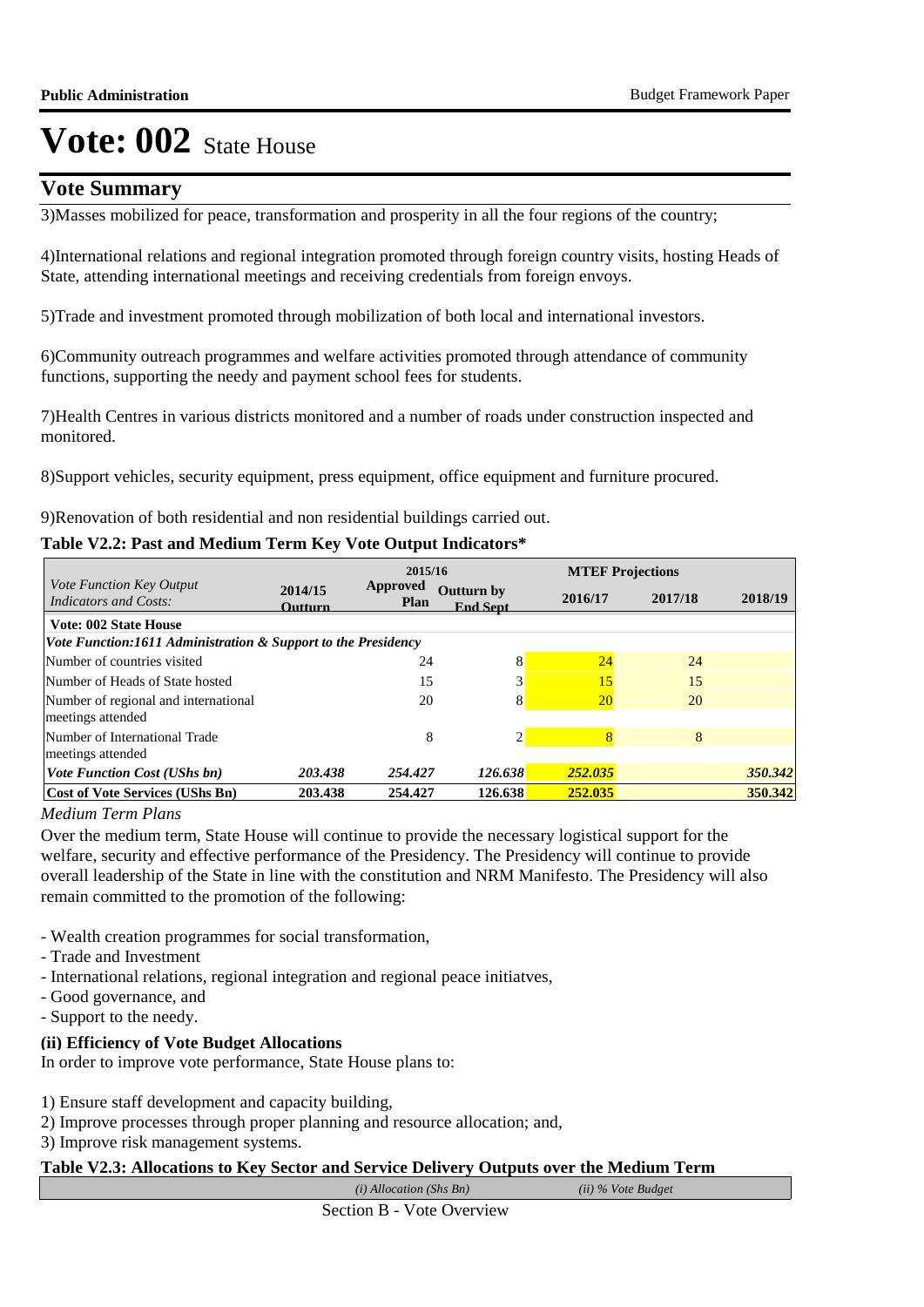# **Vote Summary**

| <b>Billion Uganda Shillings</b> |      | 2015/16 2016/17 2017/18 2018/19 |      |         |         | 2015/16 2016/17 2017/18 2018/19 |         |
|---------------------------------|------|---------------------------------|------|---------|---------|---------------------------------|---------|
| <b>Key Sector</b>               | 22.7 | 17.9                            | 17.9 | $7.0\%$ | $9.0\%$ | $6.0\%$                         | $5.1\%$ |

N/A

#### **Table V2.4: Key Unit Costs of Services Provided and Services Funded (Shs '000)**

#### **(iii) Vote Investment Plans**

Funds allocated to capital purchases over the medium term will cater for the procurement of Transport & Security Equipment, Furniture, and Renovation of Residential and Non-Residential Buildings.

### **Table V2.5: Allocations to Capital Investment over the Medium Term**

|                                           | $(i)$ Allocation (Shs Bn) |       |                                 | $(ii)$ % Vote Budget |           |           |                                 |           |
|-------------------------------------------|---------------------------|-------|---------------------------------|----------------------|-----------|-----------|---------------------------------|-----------|
| <b>Billion Uganda Shillings</b>           |                           |       | 2015/16 2016/17 2017/18 2018/19 |                      |           |           | 2015/16 2016/17 2017/18 2018/19 |           |
| Consumption Expendture (Outputs Provided) | 238.9                     | 236.5 | 236.2                           | 277.3                | $93.9\%$  | $93.9\%$  | 79.1%                           | 79.1%     |
| Investment (Capital Purchases)            | 15.5                      | 15.5  | 62.4                            | 73.1                 | $6.1\%$   | $6.1\%$   | 20.9%                           | 20.9%     |
| <b>Grand Total</b>                        | 254.4                     | 252.0 | 298.6                           | 350.3                | $100.0\%$ | $100.0\%$ | $100.0\%$                       | $100.0\%$ |

The major capital expenditure will be on the procurement of transport and security equipment.

## **Table V2.6: Major Capital Investments**

| <b>Project, Programme</b><br><b>Vote Function Output</b><br><b>UShs Thousand</b> |                                                                                             | 2015/16                                                                                                                                                                                                                                                                          |                                                                                                                                                                                                                                                                   | 2016/17                                                                                                                                                                        |
|----------------------------------------------------------------------------------|---------------------------------------------------------------------------------------------|----------------------------------------------------------------------------------------------------------------------------------------------------------------------------------------------------------------------------------------------------------------------------------|-------------------------------------------------------------------------------------------------------------------------------------------------------------------------------------------------------------------------------------------------------------------|--------------------------------------------------------------------------------------------------------------------------------------------------------------------------------|
|                                                                                  |                                                                                             | <b>Approved Budget, Planned</b><br><b>Outputs (Quantity and Location)</b>                                                                                                                                                                                                        | <b>Proposed Budget, Planned</b><br><b>Outputs (Quantity and Location)</b>                                                                                                                                                                                         |                                                                                                                                                                                |
|                                                                                  | <b>Project 0008 Support to State House</b>                                                  |                                                                                                                                                                                                                                                                                  |                                                                                                                                                                                                                                                                   |                                                                                                                                                                                |
|                                                                                  | 161172 Government<br><b>Buildings and</b><br><b>Administrative</b><br><b>Infrastructure</b> | Repair works done on Kabale,<br>Mbarara, Mubende, Kyakwanzi<br>and Masindi State Lodge;<br>Construction of Kapchorwa<br>State Lodge started.<br>Routine maintenance works<br>done in all residential and office<br>buildings.<br>Routine supervision undertaken                  | Maintenance works were done<br>on Entebbe State House<br>Complex, Nakasero amd<br>Masindi State Lodges;<br>Routine maintenance works<br>continued in all residential and<br>office buildings.<br>Construction of Kapchorwa and<br>Kyakwanzi State lodges started. | Refurbishment of Entebbe State<br>House Complex started on.<br>Routine maintenance works<br>done in all residential and office<br>buildings.<br>Routine supervision undertaken |
|                                                                                  | <b>Total</b>                                                                                | 970,000                                                                                                                                                                                                                                                                          | 100,000                                                                                                                                                                                                                                                           | 970,000                                                                                                                                                                        |
|                                                                                  | <b>GoU</b> Development                                                                      | 970,000                                                                                                                                                                                                                                                                          | 100,000                                                                                                                                                                                                                                                           | 970,000                                                                                                                                                                        |
|                                                                                  | <b>External Financing</b>                                                                   | 0                                                                                                                                                                                                                                                                                | 0                                                                                                                                                                                                                                                                 | 0                                                                                                                                                                              |
|                                                                                  | 161175 Purchase of Motor<br><b>Vehicles and Other</b><br><b>Transport</b><br>Equipment      | 34 Support vehicles procured;<br>34 support vehicles procured;<br>Negotiations for procurement of<br>Negotiations for the<br>Presidential Helicopter<br>procurement of the Presidential<br>Helicopter continued, spare<br>continued.<br>parts for the aircraft were<br>procured. |                                                                                                                                                                                                                                                                   | 40 Support Vehicles and 02<br>Specialized Vehicles procured;<br>Negotiations for procurement of<br>Presidential Helicopter<br>continued.                                       |
|                                                                                  | <b>Total</b>                                                                                | 12,280,000                                                                                                                                                                                                                                                                       | 6,365,974                                                                                                                                                                                                                                                         | 10,300,000                                                                                                                                                                     |
|                                                                                  | <b>GoU</b> Development                                                                      | 12,280,000                                                                                                                                                                                                                                                                       | 6,365,974                                                                                                                                                                                                                                                         | 10,300,000                                                                                                                                                                     |
|                                                                                  | <b>External Financing</b>                                                                   | 0                                                                                                                                                                                                                                                                                | 0                                                                                                                                                                                                                                                                 | 0                                                                                                                                                                              |
|                                                                                  | 161177 Purchase of<br><b>Specialised</b><br>Machinery &<br>Equipment                        | Specialised Equipment procured                                                                                                                                                                                                                                                   | Various specialised press and<br>security equipment were<br>procured.                                                                                                                                                                                             | Specialised Equipment procured                                                                                                                                                 |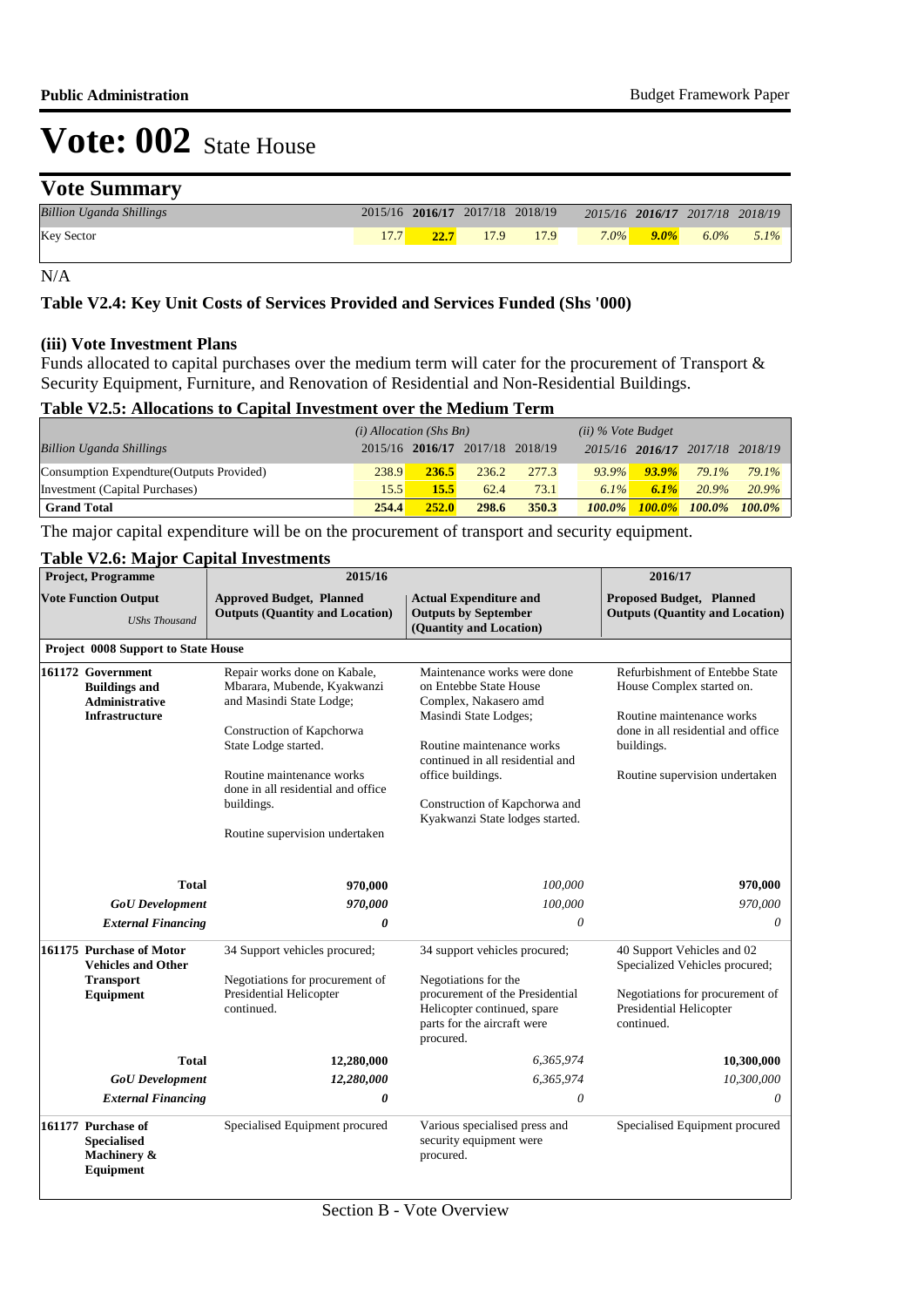|  | <b>Vote Summary</b> |
|--|---------------------|
|--|---------------------|

| $\bullet$<br><b>Project, Programme</b>                                                  | 2015/16                                                                   |                                                                                         | 2016/17                                                                   |
|-----------------------------------------------------------------------------------------|---------------------------------------------------------------------------|-----------------------------------------------------------------------------------------|---------------------------------------------------------------------------|
| <b>Vote Function Output</b><br><b>UShs Thousand</b>                                     | <b>Approved Budget, Planned</b><br><b>Outputs (Quantity and Location)</b> | <b>Actual Expenditure and</b><br><b>Outputs by September</b><br>(Quantity and Location) | <b>Proposed Budget, Planned</b><br><b>Outputs (Quantity and Location)</b> |
| Total                                                                                   | 3,997,296                                                                 | 2,937,751                                                                               | 3,168,411                                                                 |
| <b>GoU</b> Development                                                                  | 3,997,296                                                                 | 2,937,751                                                                               | 3,168,411                                                                 |
| <b>External Financing</b>                                                               | 0                                                                         | 0                                                                                       | 0                                                                         |
| 161178 Purchase of Office<br>and Residential<br><b>Furniture and</b><br><b>Fittings</b> | Office and Residential Furniture<br>procured                              | None (There was no planned<br>procurement for first quarter)                            | Office and Residential Furniture<br>procured                              |
| Total                                                                                   | 900,000                                                                   | 293,326                                                                                 | 900,000                                                                   |
| <b>GoU</b> Development                                                                  | 900,000                                                                   | 293,326                                                                                 | 900,000                                                                   |
| <b>External Financing</b>                                                               | 0                                                                         | 0                                                                                       | 0                                                                         |

#### **(iv) Vote Actions to improve Priority Sector Outomes**

The vote shall continue re-prioritizing as need arises to meet the ever critical emerging issues.

#### **Table V2.7: Priority Vote Actions to Improve Sector Performance**

| 2015/16 Planned Actions:                                   | 2015/16 Actions by Sept:                                         | 2016/17 Planned Actions:                                          | <b>MT Strategy:</b>                        |
|------------------------------------------------------------|------------------------------------------------------------------|-------------------------------------------------------------------|--------------------------------------------|
| <b>Sector Outcome 0:</b>                                   |                                                                  |                                                                   |                                            |
|                                                            | Vote Function: 16.11 Administration & Support to the Presidency  |                                                                   |                                            |
| <b>VF</b> Performance Issue:                               |                                                                  |                                                                   |                                            |
|                                                            |                                                                  |                                                                   |                                            |
|                                                            | Sector Outcome 2: Improved Regional and International relations  |                                                                   |                                            |
|                                                            | Vote Function: $1611$ Administration & Support to the Presidency |                                                                   |                                            |
| VF Performance Issue:                                      | - Unplanned emerging issues                                      |                                                                   |                                            |
| Adjust the priorities to take<br>care of critical emerging | The Vote adjusted its plan to<br>match the changing priorities.  | Adjust the priorities to take<br>care of critical emerging issues | Continue re-prioritizing as<br>need arises |
| issues as they arise.                                      |                                                                  | as they arise.                                                    |                                            |

# *V3 Proposed Budget Allocations for 2016/17 and the Medium Term*

*This section sets out the proposed vote budget allocations for 2016/17 and the medium term, including major areas of expenditures and any notable changes in allocations.* 

## **Table V3.1: Past Outturns and Medium Term Projections by Vote Function\***

|                                                 |                    | 2015/16                |                             | <b>MTEF Budget Projections</b> |         |         |
|-------------------------------------------------|--------------------|------------------------|-----------------------------|--------------------------------|---------|---------|
|                                                 | 2014/15<br>Outturn | Appr.<br><b>Budget</b> | Spent by<br><b>End Sept</b> | 2016/17                        | 2017/18 | 2018/19 |
| Vote: 002 State House                           |                    |                        |                             |                                |         |         |
| 1611 Administration & Support to the Presidency | 203.438            | 254.427                | 126.638                     | 252.035                        | 298.596 | 350.342 |
| <b>Total for Vote:</b>                          | 203.438            | 254.427                | 126.638                     | 252.035                        | 298.596 | 350.342 |

#### **(i) The Total Budget over the Medium Term**

In FY 2016/17, State House's budget ceiling ( excluding taxes) is Shs. 252.034bn. Of this, Shs. 10.578bn is allocated to wage, Shs. 225.97bn to non-wage recurrent and Shs. 15.49bn to development expenditure.

In FY 2017/18, the MTEF ceiling is shs.298.596bn (excluding taxes). Of this, shs. 11.106bn will be for wage, shs. 268.904bn for non-wage recurrent and shs.18.586bn for development expenditure.

In FY 2018/19, the total allocation is expected to increase to shs.350.342bn with shs.11.662bn allocated to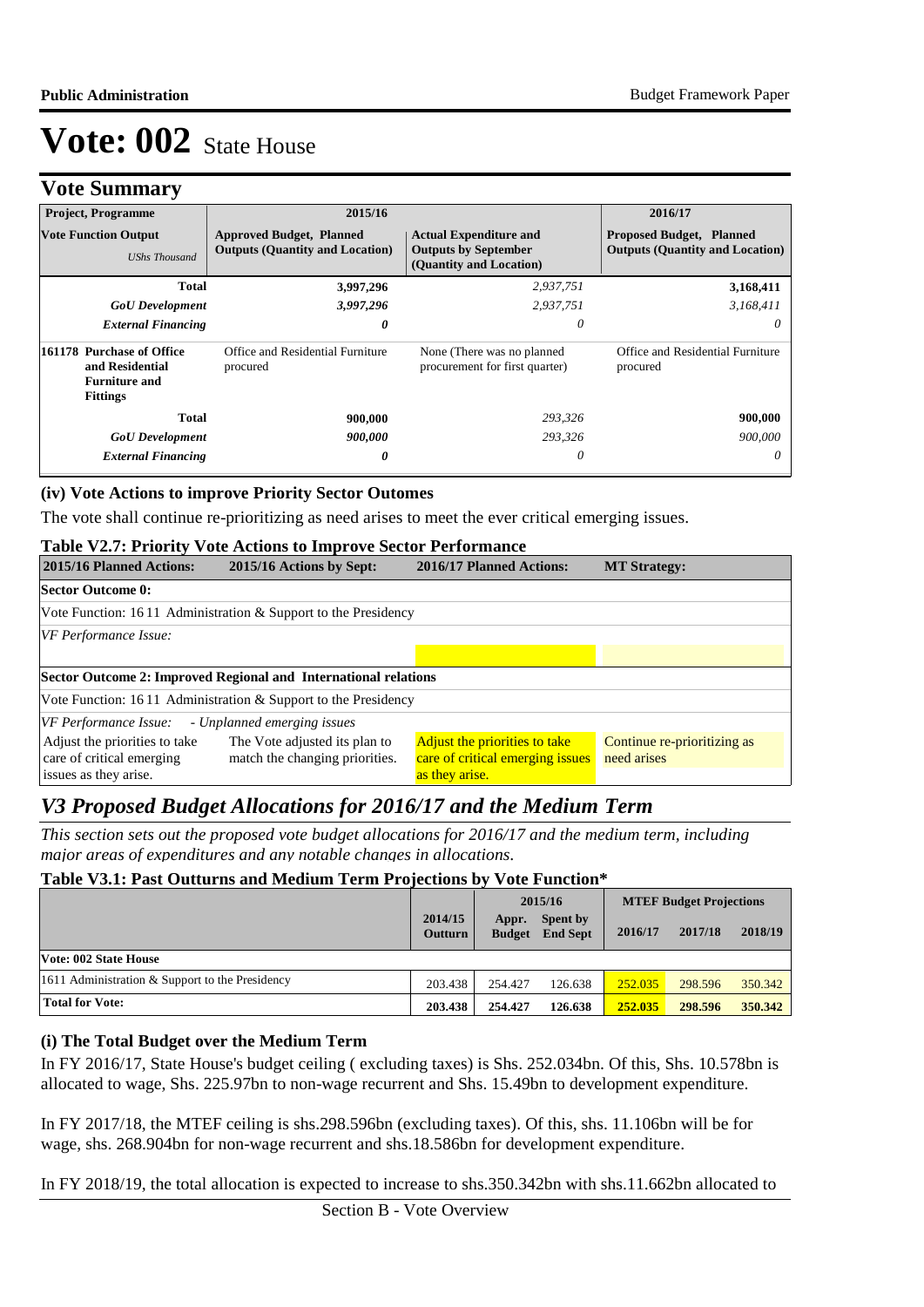# **Vote Summary**

wage, shs. 317.306bn to non-wage recurrent and shs. 21.374bn to development expenditure. The major increment in non-wage recurrent is for faciliation of the Presidency's programmes and capital requirements

## **(ii) The major expenditure allocations in the Vote for 2016/17**

Vote 002 has one vote function, 1611 - Administration and Support to the Presidency with a budget allocation of UGX 252.035billion excluding taxes and arrears. Under this vote function, the major expenditure allocation is Programme 01 - Headquarters, with a budget of UGX 228.11billion. It caters for both administration and support to H.E. The President.

## **(iii) The major planned changes in resource allocations within the Vote for 2016/17**

For FY 2016/17, Ministry of Finance has given Vote 002 a budget cut of 2.3bn on non wage recurrent previously allocated to gratuity pending consultations with Ministry of Public Service.

Given the anticipated increase in the scale of regional and international engagements, the vote has reallocated Ushs. 5bn from 161106 (Community Outreach Programmes) to 161104 (Regional Integration and International Relations).

Lastly, Ushs. 146m has been rallocated fo 161101 (Adequate Financial, Human and Logistical Reources) from 161106 (Community Outreach Programmes) to cater for the increases insurance rates for the Presidential Jet.

| <b>Changes in Budget Allocations and Outputs from 2015/16 Planned Levels:</b><br>2016/17 |                                                                               | 2017/18                   | 2018/19 | <b>Justification for proposed Changes in</b><br><b>Expenditure and Outputs</b> |
|------------------------------------------------------------------------------------------|-------------------------------------------------------------------------------|---------------------------|---------|--------------------------------------------------------------------------------|
| Vote Function: 1601 Administration & Support to the Presidency                           |                                                                               |                           |         |                                                                                |
| Output:                                                                                  | 1611 01 Adequate financial, human & logistical resources acquired and availed |                           |         |                                                                                |
| <b>UShs Bn:</b>                                                                          | -2.246 UShs Bn:                                                               | $-2.956$ UShs Bn:         |         | -2.957 Ministry of Finance after consultation                                  |
| This is a budget cut from                                                                | This is a budget cut from                                                     | This is a budget cut from |         | with Ministry of Public Service will                                           |
| Ministry of Finance to cater Ministry of Finance to cater Ministry of Finance to cater   |                                                                               |                           |         | reinstate the funds.                                                           |
| for gratuity.                                                                            | for gratuity.                                                                 | for gratuity.             |         |                                                                                |
| Output:                                                                                  | 1611 04 Regional integration & international relations promoted               |                           |         |                                                                                |
| <b>UShs Bn:</b>                                                                          | 5.000 UShs Bn:                                                                | $0.242$ UShs Bn:          |         | 0.242 The Presidency in particular and                                         |
| There is a general increase                                                              |                                                                               |                           |         | Uganda in general are committed to the                                         |
| in the cost of goods and                                                                 |                                                                               |                           |         | promotion of regional peace as well as                                         |
| services especially those                                                                |                                                                               |                           |         | international and diplomatic relations.                                        |
| that require dollar related                                                              |                                                                               |                           |         |                                                                                |
| transactions.                                                                            |                                                                               |                           |         |                                                                                |
| Output:                                                                                  | 1611 06 Community outreach programmes and welfare activities attended to      |                           |         |                                                                                |
| <b>UShs Bn:</b>                                                                          | $-5.146$ UShs Bn:                                                             | $0.000$ UShs Bn:          |         | 1.248 The Presidency in particular and                                         |
| The budget cut arose out of                                                              |                                                                               |                           |         | Uganda in general are committed to the                                         |
| the need to cater for                                                                    |                                                                               |                           |         | promotion of regional peace as                                                 |
| anticipated increase in the                                                              |                                                                               |                           |         | international and diplomatic relations.                                        |
| cost of goods and services                                                               |                                                                               |                           |         |                                                                                |
| especially those that require                                                            |                                                                               |                           |         |                                                                                |
| dollar related transactions                                                              |                                                                               |                           |         |                                                                                |
| (travel abroad and Insurance                                                             |                                                                               |                           |         |                                                                                |
| of the Presidential Jet)                                                                 |                                                                               |                           |         |                                                                                |

## **Table V3.2: Key Changes in Vote Resource Allocation**

# *V4: Vote Challenges for 2016/17 and the Medium Term*

*This section sets out the major challenges the vote faces in 2016/17 and the medium term which the vote has been unable to address in its spending plans.*

The major challenge the vote faces are the ever emerging issues that need to be attended to by the Presidency as well as the increasing demands for donations. These challenges constrain the budget in the course of the year.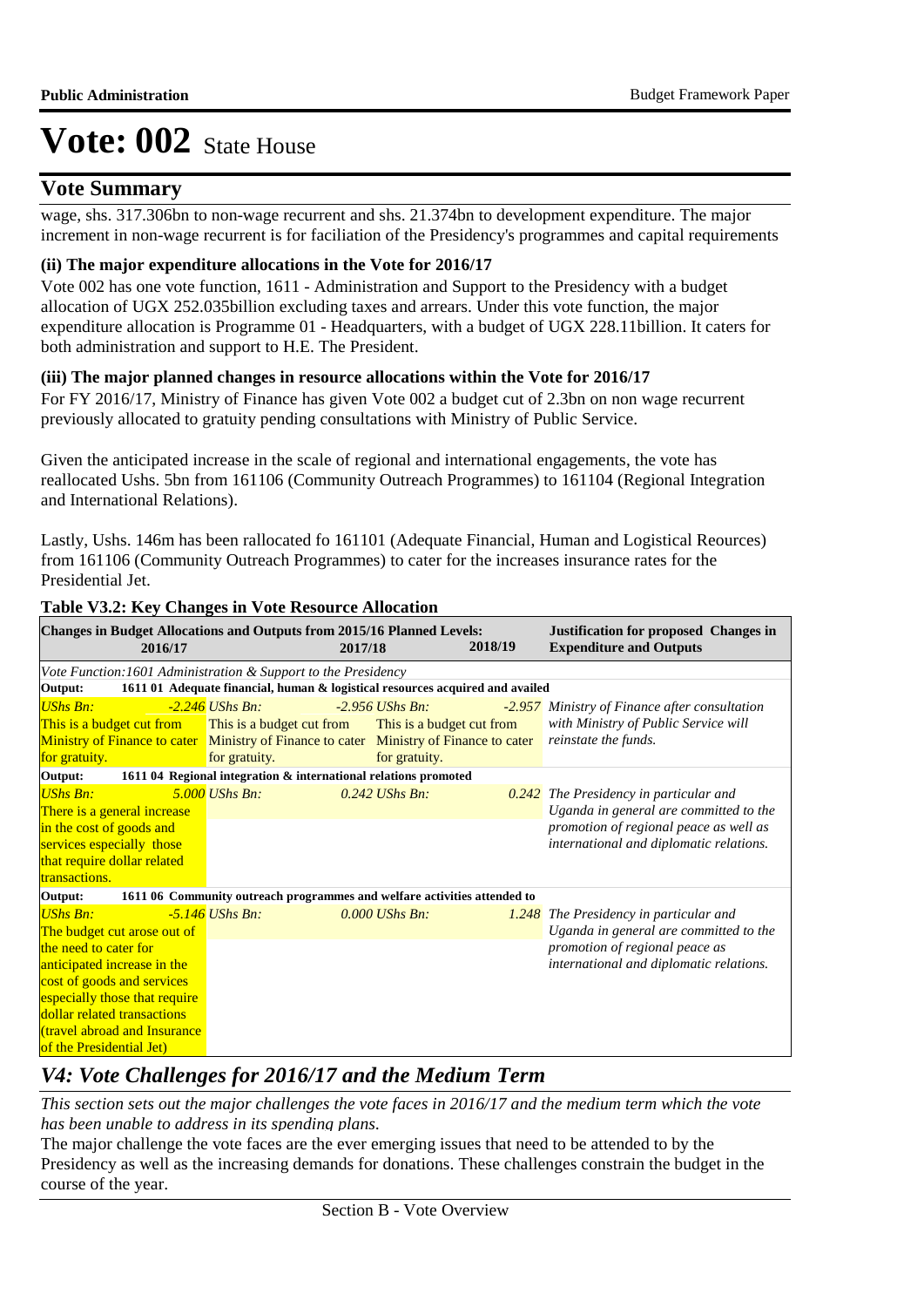# **Vote Summary**

Unfunded outputs:

- 1. The need to refurbish State House Entebbe, which was last done in 2007, requires Ushs. 7bn.
- 2. Need to acquire security equipment in light of the increased terrorist threats. (The short fall is UGX 10bn)
- 3. Increased travels abroad due to the need to promote regional integrationand Diplomatic Relations plus
- Trade and Investment opportunities require additional funding of Ushs. 5,700,000,000/=
- 4. Enhanced salaries for the pilots requires an additional Ushs. 252,541,754/=.

#### **Table V4.1: Additional Output Funding Requests**

| <b>Additional Requirements for Funding and</b><br><b>Outputs in 2016/17:</b>             | <b>Justification of Requirement for</b><br><b>Additional Outputs and Funding</b>                                                                                |
|------------------------------------------------------------------------------------------|-----------------------------------------------------------------------------------------------------------------------------------------------------------------|
| Vote Function:1601 Administration & Support to the Presidency                            |                                                                                                                                                                 |
| 1611 01 Adequate financial, human & logistical resources acquired and availed<br>Output: |                                                                                                                                                                 |
| UShs Bn:<br>0.253<br><b>Retention allowance for the Presidential Jet Crew</b>            | A Presidential directive was given to enhance the salaries of the<br>Presidential Jet Crew. MoFPED has so far provided 29.3% of the<br>required UGX . 283.5m    |
| 1611 04 Regional integration & international relations promoted<br>Output:               |                                                                                                                                                                 |
| UShs Bn:<br>5.700<br>Increased travels abroad                                            | Increased travels abroad due to need to promote regional<br>integration, Security matters, Diplomatic Relations and Trade and<br>Investment                     |
| 1611 77 Purchase of Specialised Machinery & Equipment<br>Output:                         |                                                                                                                                                                 |
| <b>UShs Bn:</b><br>10.000<br><b>Security and Press Equipment</b>                         | There is need to acquire security equipment in light of the<br>increased terrorist threats in the region.                                                       |
| Output:<br>1611 78 Purchase of Office and Residential Furniture and Fittings             |                                                                                                                                                                 |
| $UShs Bn:$<br>7.000<br><b>Refurbishment of Entebbe State House Complex.</b>              | There is need to refurbish State House Entebbe, which was last<br>done in 2007. It is a logistical requirement for the proper<br>functioning of the Presidency. |

*This section discusses how the vote's plans will address and respond to the cross-cutting policy, issues of gender and equity; HIV/AIDS; and the Environment, and other budgetary issues such as Arrears and NTR..* 

## **(i) Cross-cutting Policy Issues**

*(i) Gender and Equity*

**Objective:** Design and implement 'All inclusion" strategy which promotes equity in wealth creation programmes

Issue of Concern : Poverty levels across the country

*Proposed Intervensions* 

Support households to engage in income generating activities

1

*Budget Allocations*  UGX billion

Performance Indicators Number of households supported

*(ii) HIV/AIDS*

**Objective:** To support staff living with HIV/AIDS

Issue of Concern : The need for staff to access information and medcare on HIV/AIDS

*Proposed Intervensions* 

Provide medical care to staff;